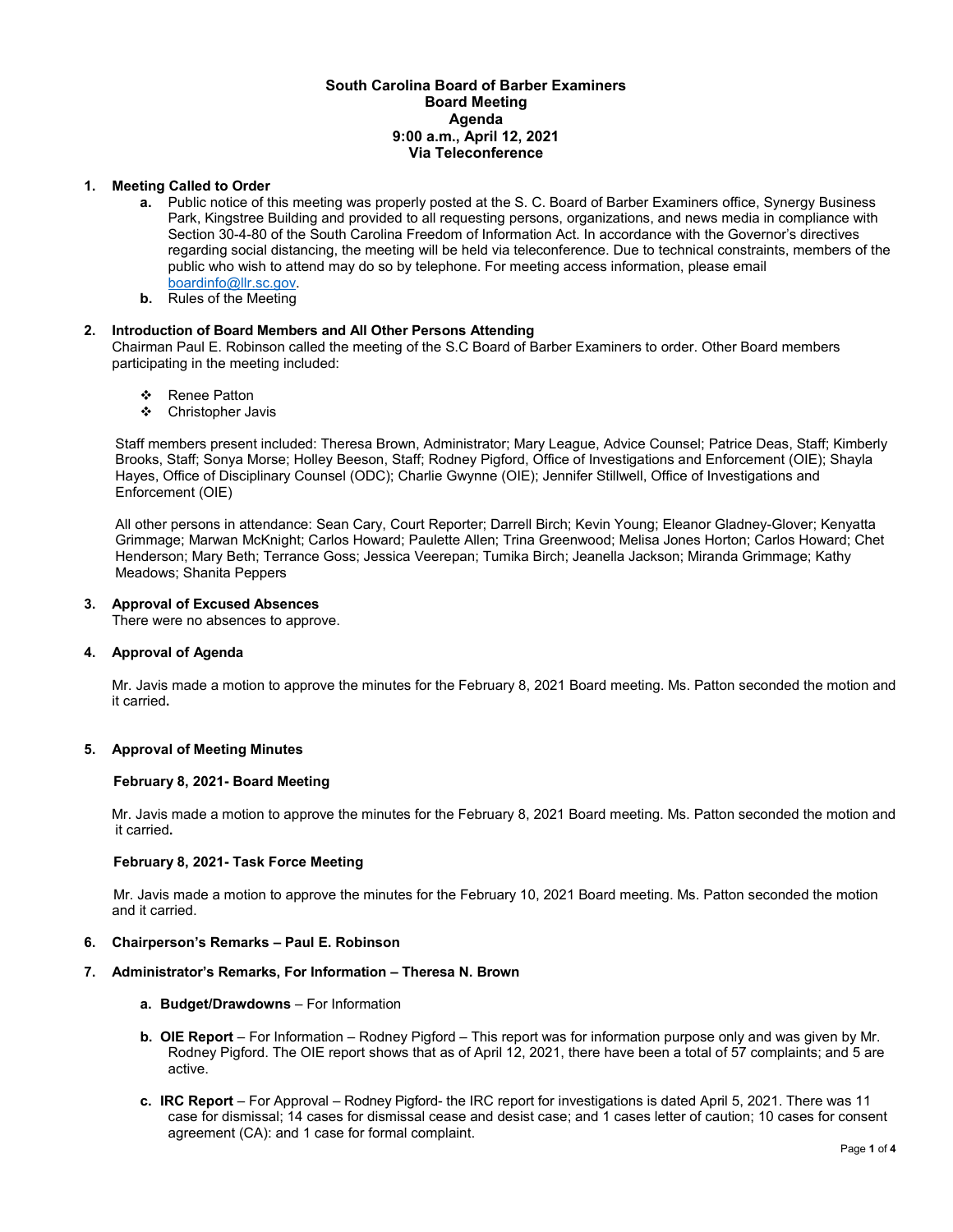- **d. ODC Report**  For Information Shayla Hayes- the ODC report is for informational purposes only. There were 17 open cases, 1 pending IRC, 9 pending CA/MOA open case, 1 pending hearings/rescheduling cases, 6 pending final order, 12 closed cases.
- **e. Inspection Report** For Information Jennifer Stillwell In January 2021, there were 202 attempted inspections; 52 were closed at the time of inspection, and 102 were conducted. In February 2021, there were 185 attempted inspections; 56 were closed at the time of inspection, and 102 were conducted. In March 2021, there were 192 attempted inspections; 30 were closed at the time of inspection and 144 were conducted.
- **f. Legislative Update-** Ms**.** Holly Beeson, Office of Communications and Governmental Affairs, presented legislative updates to the board. Ms Beeson stated that mobile barber legislation passed in the 3M subcommittee and moves to the House. This bill will allow permits to be issued to operate out of a mobile unit.

## **8. Old Business**

### **a. Consideration of and Vote on Proposed Regulation Regarding Animals in Shops and Schools**

The consensus of the Board is that animals should not be allowed in barber shops other than a service animal. Ms. League proposed language to be used as a regulation and it will be discussed at the next task force meeting.

Mr. Javis made a motion to ratify the decisions made by the board chair regarding animals in shops and schools. Mrs. Patton seconded the motion and it carried.

### **9. New Business**

# **a. Consideration of Student Permit**

**i.** Darrell Birch

Mr. Birch was seeking approval for a student permit with a criminal background. His Instructor, Tumika Birch was in attendance. Tumika Birch is also Mr. Birch sister. Mr. Birch provided a statement on his background and indicated his passion for barbering. His sister spoke in support of his goal of becoming a barber. Mr. Birch is currently on parole.

 Mrs. Patton made a motion to approve Mr. Birch for a student permit. Mr. Javis seconded the motion and it Carried.

### **ii.** Terrance Goss

Mr. Goss was seeking approval for a student permit with a criminal background. Mr. Goss provided a statement on his background and indicated his passion for barbering. Mr. Goss is currently on parole.

Mr. Javis made a motion to approve Mr. Goss for a student permit. Mr. Patton seconded the motion and it carried.

### **b. Consideration of Licensure**

**i.** Michael Commey

The agenda item was resolved prior to the board meeting.

**ii.** Ed's Barber Shop

This agenda item was resolved prior to the board meeting.

### **c. Consideration of New Barber School**

**i.** Barber Inc.

 Kevin Young appeared before the board representing Barber INC in reference to his request to open a new Barber school. Mr. Young stated that he has a passion for helping younger generation achieve their goals.

 Mr. Young described the school and answered the board's questions regarding the school. Mr. Robinson stated that a revised curriculum must be submitted to the board.

Ms. Patton made a motion to approve Barber INC upon adding a second instructor and pending preliminary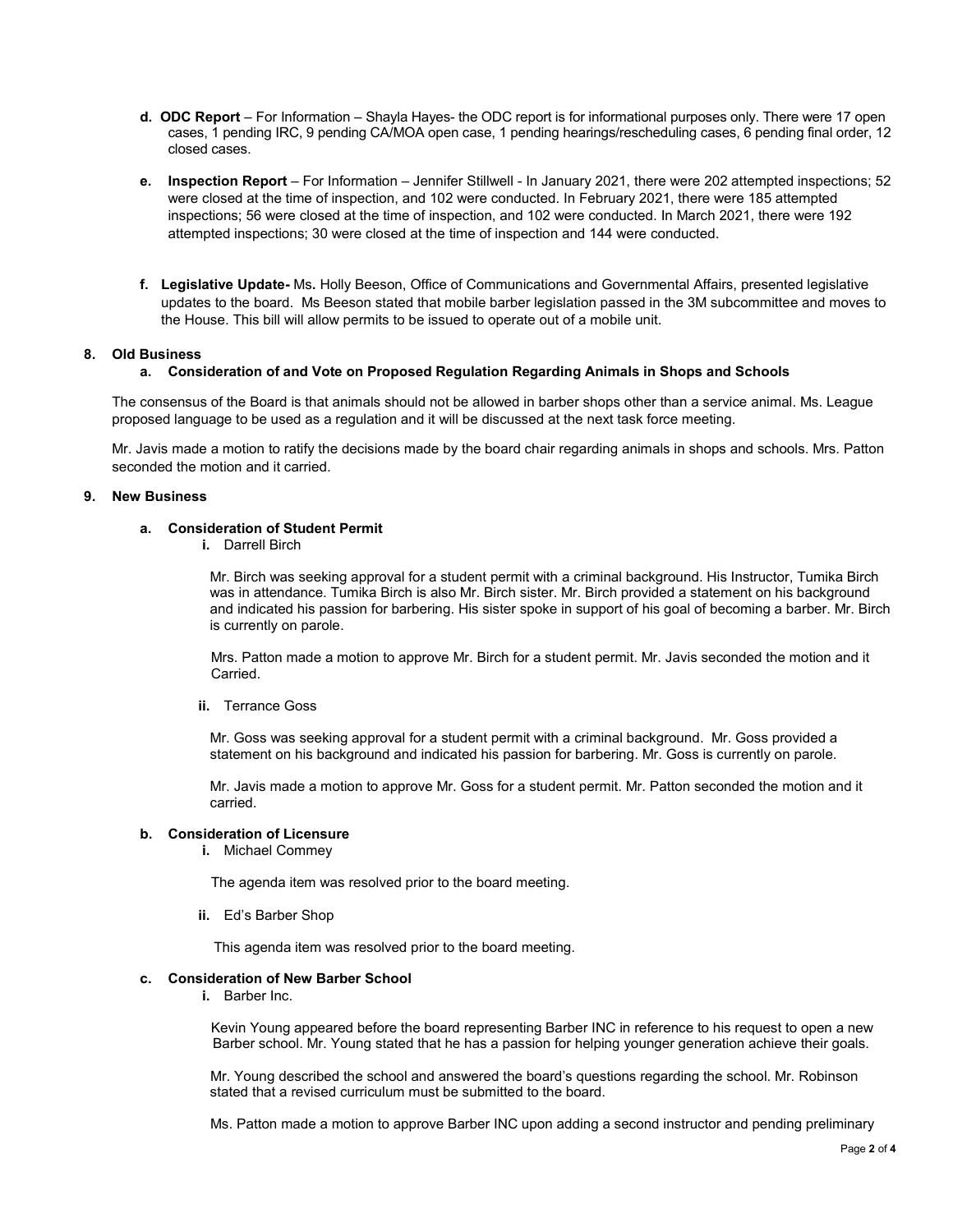and final inspection by the board. Mr. Javis seconded the motion and it carried.

**ii.** Aiken County Career & Technology Center

Trina Smith appeared before the board representing Aiken County Career Center in reference to their request to open as a new barber college.

Mrs. Smith described the school and answered the board's questions regarding the school.

 Mr. Javis made a motion to approve the new barber school pending a preliminary and final inspection. Mrs. Patton seconded the motion and it carried.

#### **d. Consideration of Proposed Curriculum for Secondary Programs**

**i.** Dr. Eleanor Glover Gladney

 Dr. Eleanor Glover Gladney appeared before the board to propose a curriculum for secondary programs. The proposal was for information only. No votes were taken.

### **e. Consideration of Extension for Secondary Seniors to Earn Barber Hours Beyond Graduation Because of COVID - 19**

**i.** Dr. Eleanor Glover Gladney

 Dr. Eleanor Glover Gladney appeared before the board to get an extension for secondary seniors to earn hours beyond graduation because of COVID -19. Dr. Glover Gladney stated her proposal and answered the board's questions.

 Ms. Patton made a motion to approve the extension to December of 2021 under the supervision of the school District. Mr. Javis seconded the motion and it carried.

#### **10. Hearings**

**a. 2017-74**

Mr. Robinson requested a 5 minute comfort break.

 This case was in the matter of B-Unique Beauty& Barber Academy, owned and supervised by Ms. Shanita Pepper Ms. Pepper appeared before the Board but waived her rights to an attorney. Ms. Shanika Byrd testified on behalf of Ms. Peppers. Charlie Gwynne presented the findings of the case.

 LLR received a complaint stating that Mrs. Peppers did not provide a transcript and documents to a student after numerous attempts.

 Ms. Patton made a motion to go into executive session to garner legal advice. Ms. Javis seconded the motion and it carried.

 Ms. Patton made a motion to come out of executive session. Mr. Javis seconded the motion and it carried. No motions were made or votes taken during executive session.

 Mr. Javis made a motion that the state has proven its case. The violation will come with a civil penalty of \$1,000 to be paid within 60 days from the date the order. Ms. Patton seconded the motion and it carried.

# **b. 2017-131**

This case was in the matter of Kizer Miller who was not present at the hearing. LLR received a complaint that Mr. Miller provided a haircut with a straight razor that resulted in the customer receiving numerous cuts that resulted in a rash due to unsanitary practices. Mr. Miller was properly notified and the Board proceeded with the case in his absence..

 Mrs. Patton made a motion that the state has proven its case. The violation will come with a civil penalty of \$500.00 to be paid within 60 days from the date of the order. Mr. Javis seconded the motion and it carried.

### **11. Board Member Reports**